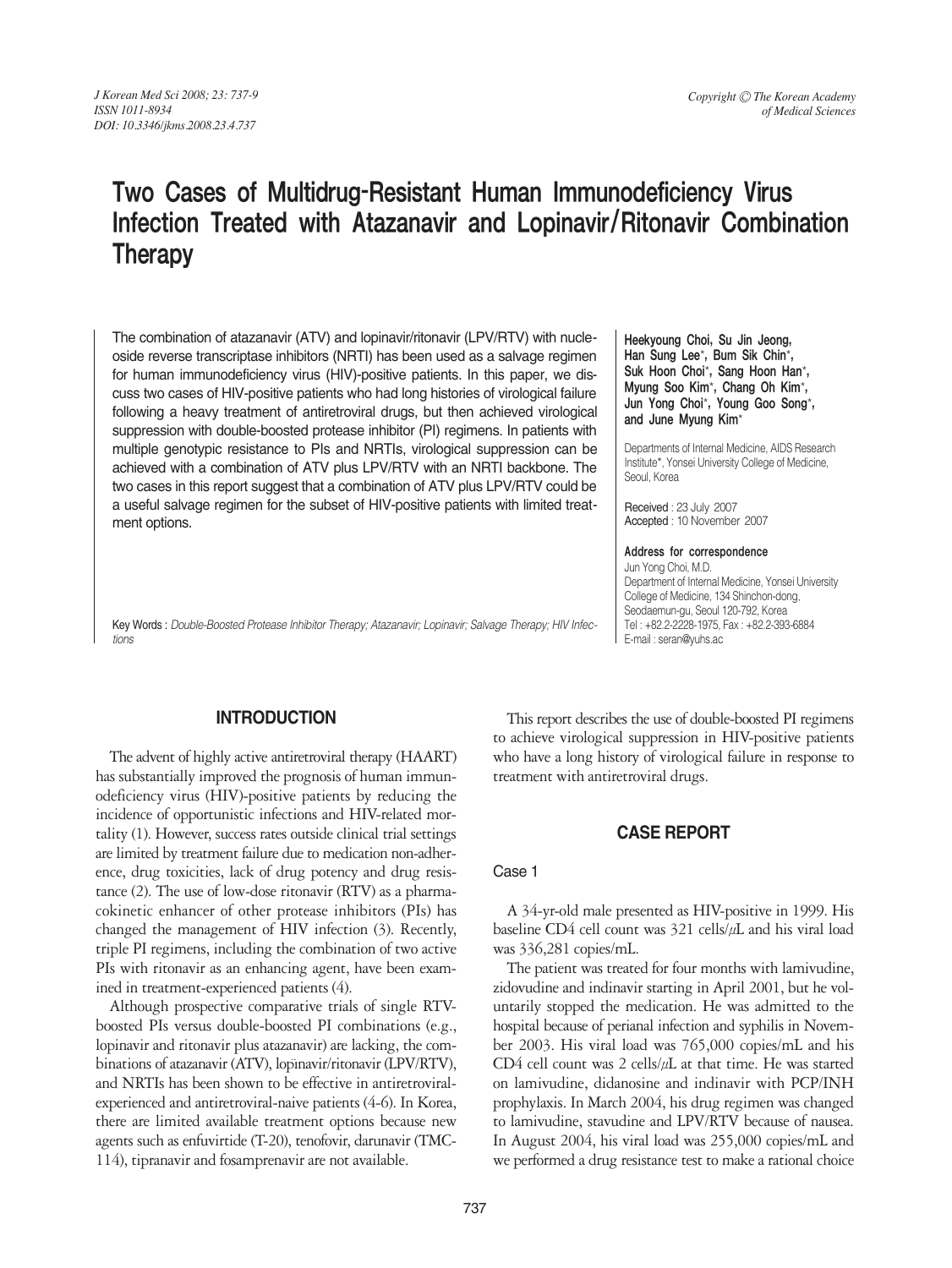for rescue therapy.

We performed viral genotypic resistance testing using polymerase chain reaction (PCR) amplification conditions based on the Stanford Center for AIDS Research laboratory protocol for sequencing protease and reverse transcriptase genes. Antiretroviral resistance interpretation was performed using the HIV Drug Resistance Database of Stanford University (http://hivdb.stanford.edu).

Genotypic resistance analysis showed that the virus was susceptible to all non-nucleoside reverse transcriptase inhibitors (NNRTI) and resistant to all PIs and nucleoside reverse transcriptase inhibitors (NRTI), except for zidovudine, stavudine and tenofovir. Genotypic analysis showed resistanceassociated mutations both in the HIV reverse transcriptase gene (L74V, M184V, V35I, K122E, D123N, I135L, S162C, E194K, G196E, T200I, A272P, A288G, I293V, E297A, and E300D) and in the protease gene (M46I, I154V, V82A, L10V, L63A, and I15V). Based on these results, we changed the regimen to zidovudine, didanosine and efavirenz in November 2004. One month later, we changed zidovudine to lamivudine because of nausea. The patient then began LPV/RTV in March 2005. One year after beginning the LPV/RTV regimen, the patient's CD4 cell count was 181 cells/μL and his viral load was 289,000 copies/mL. Finally, a new regimen of lamivudine (150 mg twice daily), LPV/RTV (two tablets twice daily), atazanavir (300 mg/day) and abacavir (600 mg/ day) resulted in virological success. The patient's CD4 cell count was 362/μL and his viral load was 41.5 copies/mL after six months of the new drug regimen. One year later, his CD4 count increased to 534/μL and virus was no longer detected.

#### Case 2

A 27-yr-old male patient presented with HIV infection in December 1998. His baseline CD4 count was 190 cells/  $\mu$ L and his viral load was 135,894 copies/mL. He was treated by HAART with zidovudine, lamivudine and indinavir for three years. In April 2002, he had suspected virological failure and poor adherence so the indinavir was replaced with efavirenz. Then, after the patient developed a rash, the efavirenz was replaced with kaletra.

In September 2005, the patient was suspected to have virological failure and a genotypic resistance test was performed. The test showed mutations in the PI gene (L33F, M46I, I54V, V82A, L10V, I13V, K14R, I15V, K55R, R57K, Q58E, Q61H, I64V, and L76V) and in the RT gene (M41L, M184V, T215Y, T7R, K11R, K30R, D123E, I135T, G196E, F214L, D237N, V245T, R284K, A288S, I293V, and E300D). Genotypic resistance analysis showed that the virus was susceptible to all NNRTIs, and resistant to NRTIs and PIs. Based on this result, we changed his regimen to didanosine, abacavir and efavirenz in January 2006. In June 2006, he was diagnosed with Tbc lymphadenitis and he received treatment with an antituberculosis agent. At that time, his CD4 count was 169 cells/μL and his viral load was 60,000 copies/mL. In October 2006, we changed his regimen to didanosine (400 mg/day), abacavir (600 mg/day), lamivudine (300 mg/day), atazanavir (300 mg/day) and LPV/RTV (2 tablets twice daily) due to virological failure. Six months later, his CD4 count was 204 cells/μL and his viral load was less than 40 copies/mL.

## **DISCUSSION**

Ritonavir is a potent PI, but when prescribed at its recommended dose of 600 mg twice daily, it is not generally well-tolerated due to its adverse effects. When utilized in a low sub-therapeutic dose (100 or 200 mg), it acts as a pharmacoenhancer of indinavir, amprenavir, saquinavir, lopinavir, atazanavir and to a more limited extent, nelfinavir (7). Double-boosting, also referred to as a triple PI combination, is a term that describes the simultaneous use of two PIs with low-dose ritonavir (8).

Clinically, double-boosted PIs may serve multiple purposes: 1) salvage therapy for highly antiretroviral-experienced patients with limited treatment options due to extensive reverse transcriptase (RT) resistance and protease resistance (PR); 2) therapy for patients with retained PI activity, but limited RT inhibitor options because of toxicities or resistance; 3) initial therapy alone, thereby avoiding the potential mitochondrial toxicities of NRTIs or; 4) initial therapy alone, thereby avoiding agents with a low threshold to resistance, such as lamivudine, emtricitabine and the NNRTIs (6).

When RTV is used as a pharmacoenhancer, it increases the drug levels of the boosted drug that it is combined with in two ways: 1) inhibition of CYP3A4 in the gut wall and liver and 2) possible inhibition of p-glycoprotein preventing cellular drug efflux (5). The fixed combination of LPV and low-dose RTV (Kaletra) facilitates the simultaneous boosting of an additional PI.

However, the interaction between the various PIs is not as well characterized as the effect of ritonavir on the pharmacokinetics of PIs. Therefore, complex and unexpected interactions can occur and therapeutic drug monitoring is necessary to direct dosing and therapy. Administration of two PIs boosted with low RTV doses can produce complex drug interactions with unexpected results. Pharmacokinetic studies are required to ensure that therapeutic drug concentrations are being achieved in the plasma. A huge decrease in the concentration of both PIs has been described when LPV/RTV is administered with amprenavir or fosamprenavir (9-13). This unfavorable reaction does not occur when LPV/RTV is administered with saquinavir or when saquinavir and RTV are administered with ATV (14-17).

ATV appears to be a viable candidate to combine with LPV/RTV in double-PI regimens because of its low daily pill burden, modest CYP3A4 inhibition, different resistance